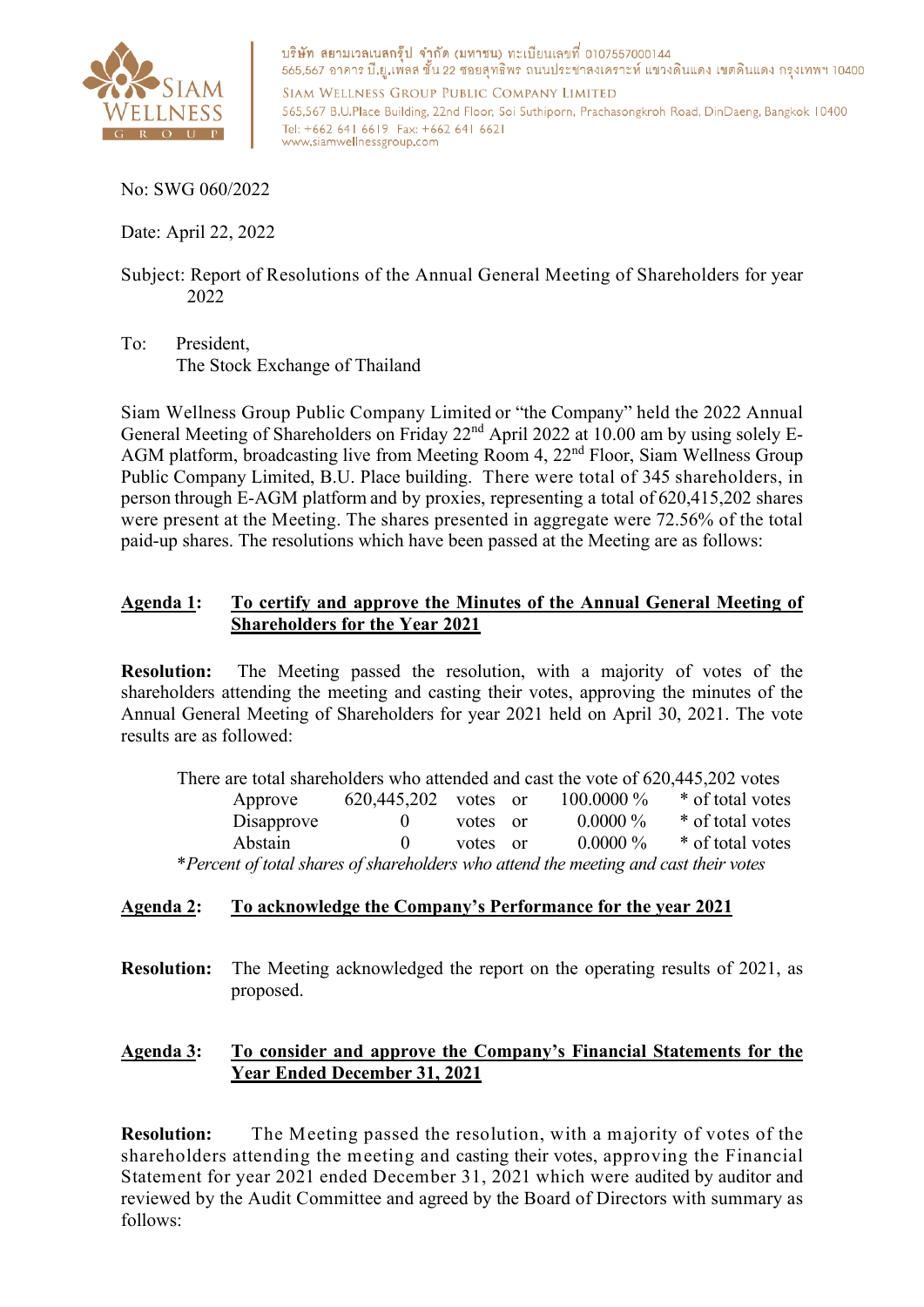| Total assets      |            | THB 2,258.00 | million |
|-------------------|------------|--------------|---------|
| Total liabilities |            | THB 1,639.00 | million |
| Revenues          | <b>THR</b> | 174.94       | million |
| Net loss          | THR        | (286.72)     | million |

The vote results are as followed:

| There are total shareholders who attended and cast the vote of 620,448,501 votes     |                                 |          |             |                  |
|--------------------------------------------------------------------------------------|---------------------------------|----------|-------------|------------------|
| Approve                                                                              | 620,448,501 votes or 100.0000 % |          |             | * of total votes |
| Disapprove                                                                           | $\theta$                        | votes or | $0.0000~\%$ | * of total votes |
| Abstain                                                                              |                                 | votes or | $0.0000~\%$ | * of total votes |
| *Percent of total shares of shareholders who attend the meeting and cast their votes |                                 |          |             |                  |

## **Agenda 4: To Consider and Approve Non-Allocation for Retained Earnings as a Legal Reserve and Non-Distribution of a Dividend from the Operating Performance for the Year 2021**

**Resolution:** The Meeting has passed the resolution, with a majority of votes of the shareholders attending the meeting and casting their votes, approving non-allocation for retained earnings as a legal reserve and non-distribution of a dividend from the operating performance for the year 2021.

The vote results are as followed:

| There are total shareholders who attended and cast the vote of 620,448,501 votes     |             |          |  |             |                  |  |  |
|--------------------------------------------------------------------------------------|-------------|----------|--|-------------|------------------|--|--|
| Approve                                                                              | 620,448,501 | votes or |  | $100.000\%$ | * of total votes |  |  |
| Disapprove                                                                           | $\theta$    | votes or |  | $0.000 \%$  | * of total votes |  |  |
| Abstain                                                                              |             | votes or |  | $0.000\%$   | * of total votes |  |  |
| *Percent of total shares of shareholders who attend the meeting and cast their votes |             |          |  |             |                  |  |  |

#### **Agenda 5: To consider and approve the Election of Directors in place of the directors whose terms expired by rotation**

The company has converted to public company on 8 May 2014. Thus, there are three directors who are due to retire by rotation in the year 2022 namely: Mr. Wiboon Utsahajit, Mrs. Kobboon Srichai and Mr. Phumiphan Bunjapamai

**Resolution:** The M eeting has passed the resolution approving the appointment of directors w h o were elected with the highest rank for 3 persons respectively, i.e., Mr. Wiboon Utsahajit, Mrs. Kobboon Srichai and Mr. Phumiphan Bunjapamai and be reelected as Director.

The vote results are as followed: 5.1 Mr. Wiboon Utsahajit as director (Chairman of Executive Committee and CEO)

There are total shareholders who attended and cast the vote of 525,491,201 votes

| Approve                                                                              | 525,491,201 votes or |          |  | 100.0000 $\%$ * of total votes |
|--------------------------------------------------------------------------------------|----------------------|----------|--|--------------------------------|
| Disapprove                                                                           | $\mathbf{0}$         | votes or |  | $0.0000\%$ * of total votes    |
| Abstain                                                                              | $\mathbf{0}$         | votes or |  | $0.0000\%$ * of total votes    |
| *Percent of total shares of shareholders who attend the meeting and cast their votes |                      |          |  |                                |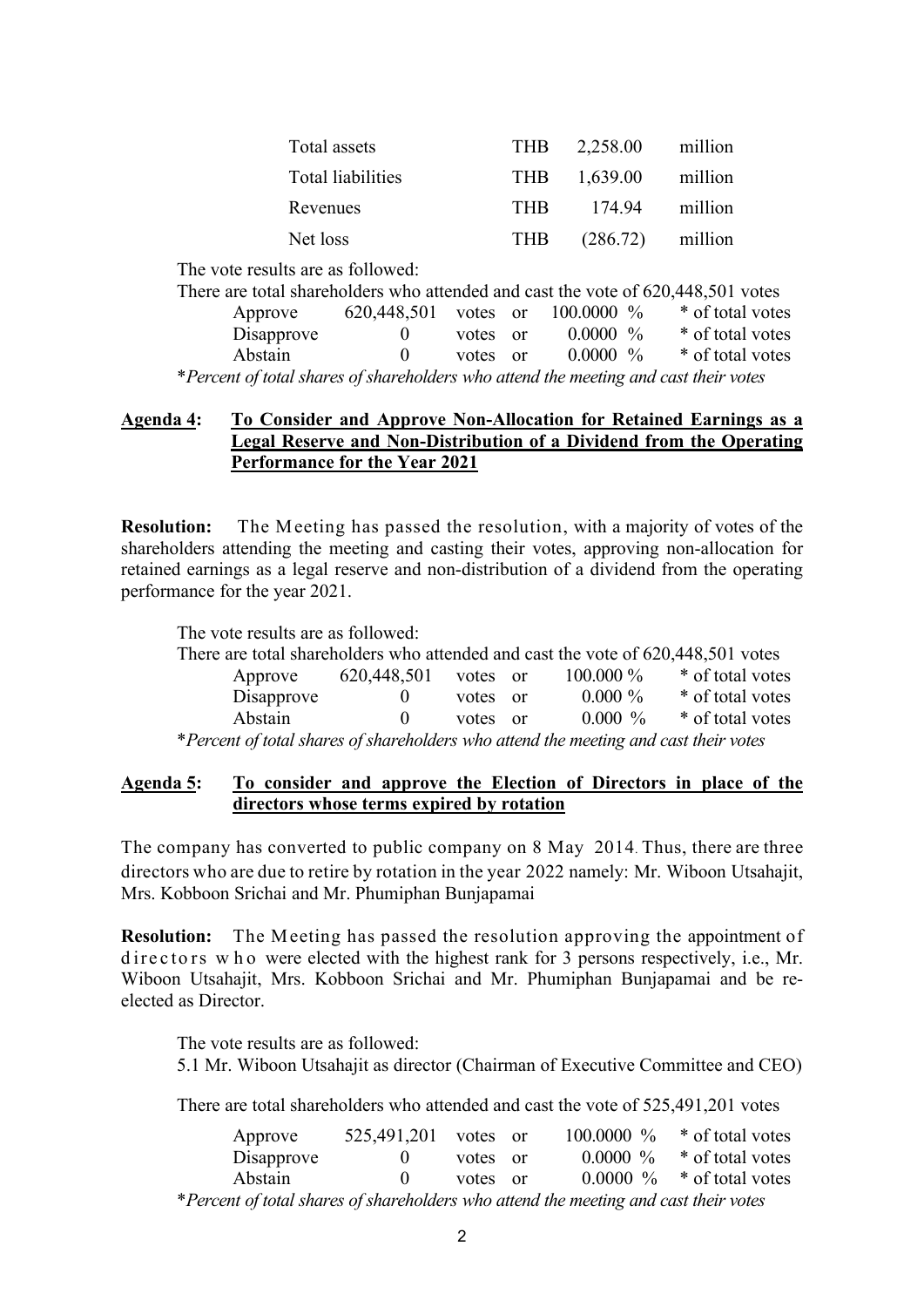5.2 Mrs. Kobboon Srichai as an independent director (Chairwoman of Risk Committee, Audit Committee, and Corporate Governance Committee)

There are total shareholders who attended and cast the vote of 620,445,101 votes

| Approve                                                                              | 620,445,101 votes or $100.0000$ % |          |                      | * of total votes |
|--------------------------------------------------------------------------------------|-----------------------------------|----------|----------------------|------------------|
| Disapprove                                                                           |                                   | votes or | $0.0000 \frac{9}{6}$ | * of total votes |
| Abstain                                                                              |                                   | votes or | $0.0000 \frac{9}{6}$ | * of total votes |
| *Percent of total shares of shareholders who attend the meeting and cast their votes |                                   |          |                      |                  |

5.3 Mr. Phumiphan Bunjapamai as an independent director (Risk Committee)

There are total shareholders who attended and cast the vote of 620,445,101 votes

| Approve                                                                              | 620,445,101 votes or $100.0000$ % |          |                   | * of total votes                      |
|--------------------------------------------------------------------------------------|-----------------------------------|----------|-------------------|---------------------------------------|
| Disapprove                                                                           | $\mathbf{0}$                      | votes or | $0.0000 \gamma_0$ | * of total votes                      |
| Abstain                                                                              | $\mathbf{0}$                      | votes or |                   | $0.0000 \frac{9}{6}$ * of total votes |
| *Percent of total shares of shareholders who attend the meeting and cast their votes |                                   |          |                   |                                       |

#### **Agenda 6: To consider and approve the Remuneration of the Directors for the year 2022**

**Resolution:** The Meeting has passed the resolution with not less than two-thirds of total votes of the shareholders attending the meeting, approving the remuneration, meeting allowance and annual bonus of the directors for year 2022 as proposed below:

|            |                         | 2022                                                     |
|------------|-------------------------|----------------------------------------------------------|
| <b>No.</b> | <b>Consideration</b>    | <b>Proposed Rate</b>                                     |
|            |                         | (not the increased rate from 2021)                       |
| 1.         | Director's Remuneration |                                                          |
| 1.1        | Monthly Allowance       | - Chairman 22,000 Baht                                   |
|            | (per month per person)  | - Director 11,000 Baht                                   |
|            |                         | *If one has been selected to more than one position, one |
|            |                         | shall receive only the highest rate of the position.     |
|            |                         | **Director who is member of Executive Committee will     |
|            |                         | not receive monthly allowance                            |
| 1.2        | Meeting Allowance       | - Chairman / Director<br>12,000 Baht                     |
|            | (per month per person)  |                                                          |
| 2.         | Audit Committee's       |                                                          |
|            | Remuneration            |                                                          |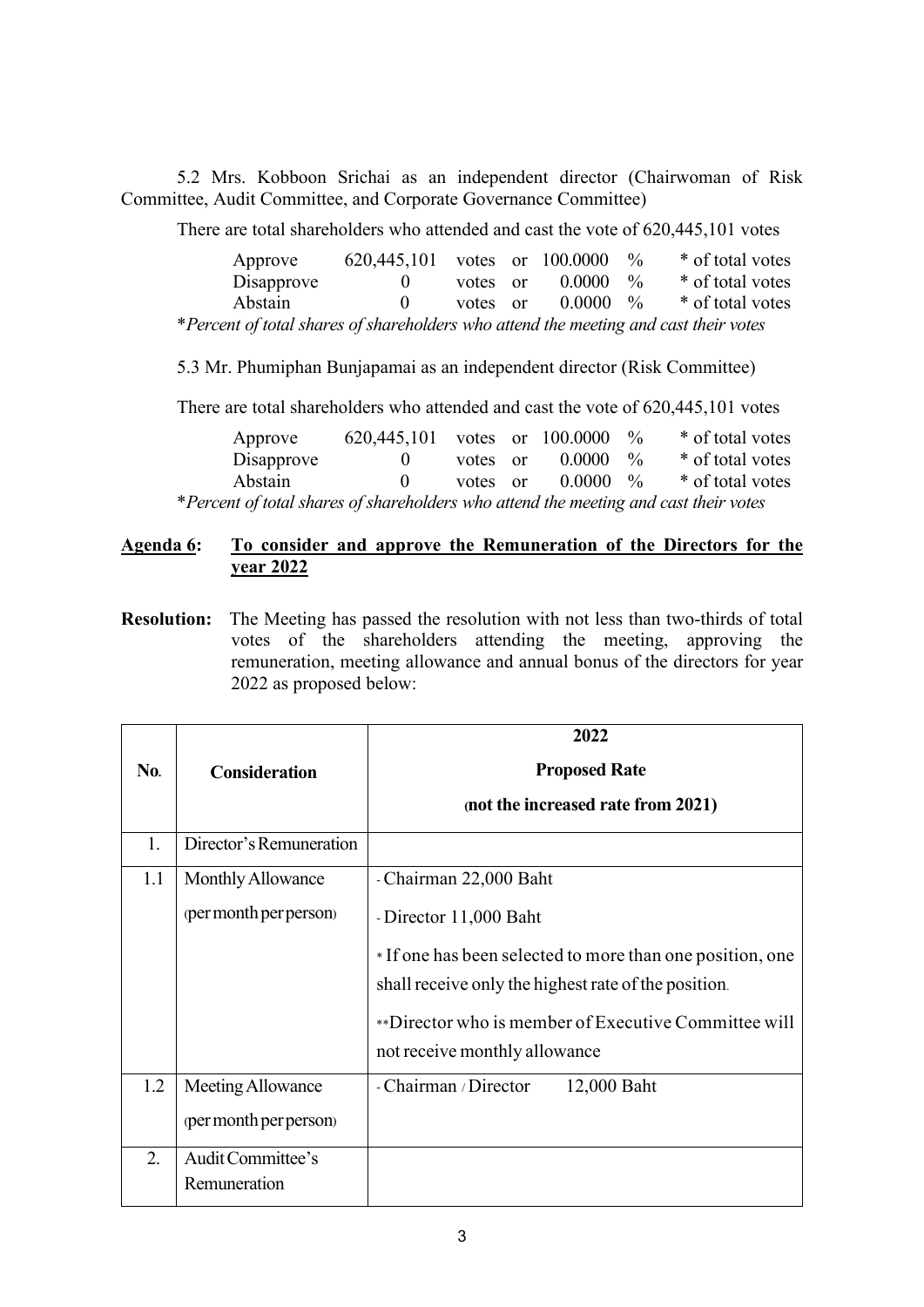|     |                                             | 2022                                                     |
|-----|---------------------------------------------|----------------------------------------------------------|
| No. | <b>Consideration</b>                        | <b>Proposed Rate</b>                                     |
|     |                                             | (not the increased rate from 2021)                       |
| 2.1 | Monthly Allowance                           | - Chairman 22,000 Baht                                   |
|     | (per month per person)                      | - Audit Committee 16,500 Baht                            |
|     |                                             | *If one has been selected to more than one position, one |
|     |                                             | shall receive only the highest rate of the position.     |
|     |                                             | **Director who is member of Audit Committee will not     |
|     |                                             | receive the monthly allowance as Director                |
|     |                                             |                                                          |
| 2.2 | Meeting Allowance                           | - Chairman / Audit Committee 12,000 Baht                 |
|     | (per month per person)                      |                                                          |
| 3.  | Meeting Allowance for<br>the Nomination and | - Chairman 8,000 Baht                                    |
|     | Compensation                                | - Commitee 6,000 Baht                                    |
|     | Committee                                   |                                                          |
|     | (per month per person)                      |                                                          |
| 4.  | Meeting Allowance                           | - Chairman 8,000 Baht                                    |
|     | for the Risk Committee                      | - Commitee 6,000 Baht                                    |
|     | (per month per person)                      |                                                          |
| 5.  | Meeting Allowance for                       | - Chairman 8,000 Baht                                    |
|     | the Corporate Governance                    | - Commitee 6,000 Baht                                    |
|     | Committee                                   |                                                          |
|     | (per month per person)                      |                                                          |
| 6.  | <b>Bonus</b>                                | None                                                     |

There are total shareholders who attended and cast the vote of 620,445,101 votes

| Approve                                                                              | 620,445,101 votes or |          |  | $100.0000 \%$ |  | * of total votes            |  |
|--------------------------------------------------------------------------------------|----------------------|----------|--|---------------|--|-----------------------------|--|
| Disapprove                                                                           | 0.                   | votes or |  | $0.0000~\%$   |  | * of total votes            |  |
| Abstain                                                                              | $\mathbf{0}$         | votes or |  |               |  | $0.0000\%$ * of total votes |  |
| *Percent of total shares of shareholders who attend the meeting and cast their votes |                      |          |  |               |  |                             |  |